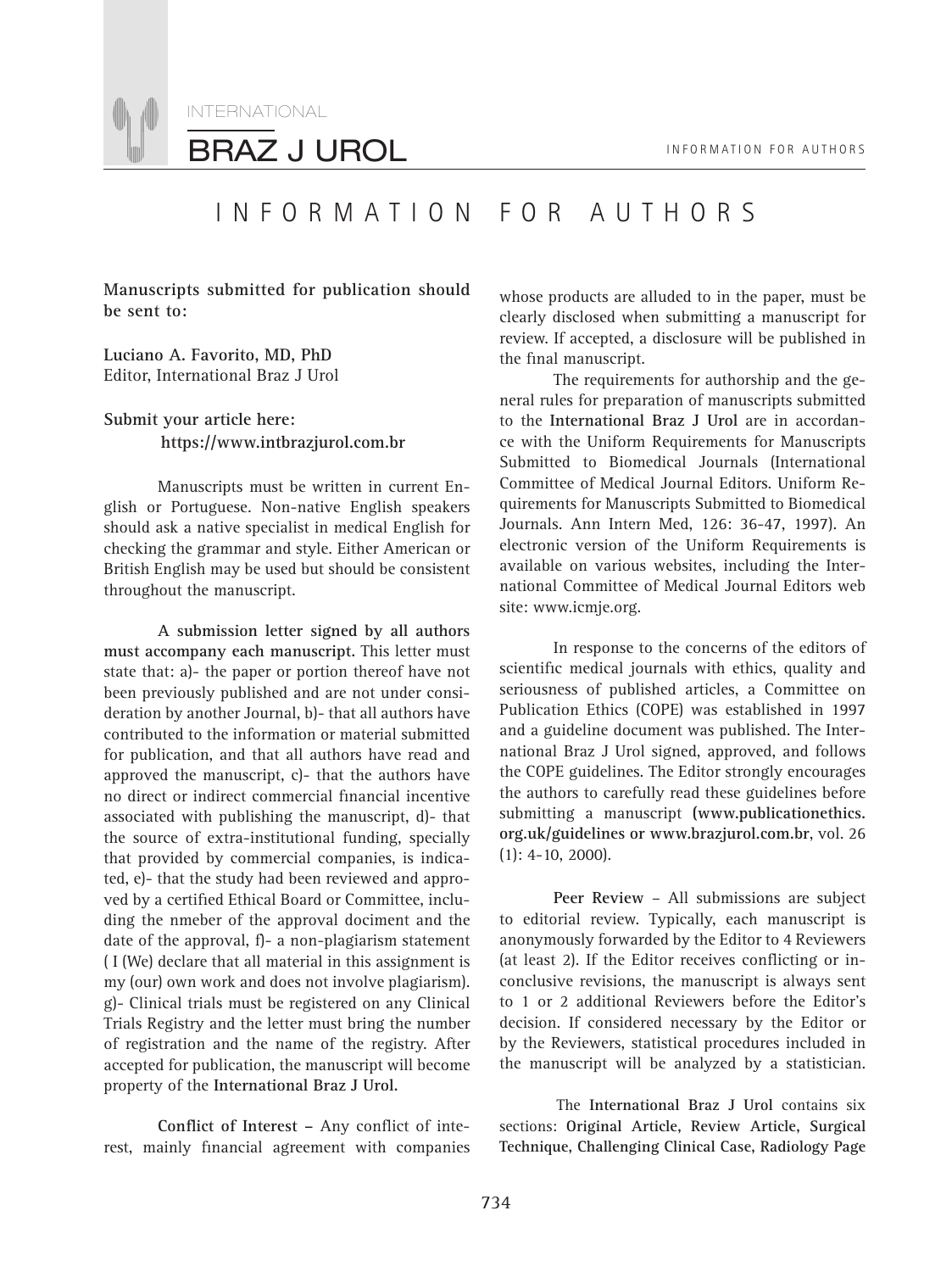

and **Video Section**. The articles should be written in Portuguese or English official orthography.

**Abbreviations should be avoided, and**  when necessary must be specified when first **time mentioned. Unusual expressions may not be used. A list of abbreviations must be provided at the end of the manuscript.** 

Every manuscript submitted to publication should have a cover page containing the title, short title (up to 50 characters), authors and institution. Up to six key words should be provided. These words should be identical to the medical subject headings (MeSH) that appear in the Index Medicus of the National Library of Medicine **(http:// www.nlm.nih.gov/mesh/meshhome.html)**. One of the authors should be designated as correspondent and the complete correspondence address, telephone and fax numbers and E-mail should be provided.

If any financial support has been pro**vided, the name of the institution should be mentioned.**

**Original Article:** Original articles should contain a Cover Page, Abstract, Introduction, Materials and Methods, Results, Discussion, Conclusions, References, Tables and Legends, each section beginning in a separate page and numbered consecutively. Original articles should cover contemporary aspects of Urology or experimental studies on Basic Sciences applied to urology. The manuscript text should contain no more than 2500 words, excluding the Abstract. The number of authors is limited to five. References should contain no more than 30 citations, including the most important articles on the subject. Articles not related to the subject must be excluded.

**Review Article:** Review articles are accepted for publication upon Editorial Board's request in most of the cases. A Review Article is a critical and systematic analysis of the most recent published manuscripts dealing with a urological topic. A State of the Art article is the view and

experience of a recognized expert in the topic. An abstract must be provided.

**Surgical Technique:** These manuscripts should present new surgical techniques or instruments and should contain Introduction, Surgical Technique, Comments and up to five References. An abstract must be provided. At least five cases performed with the technique must be included.

**Challenging Clinical Case:** These manuscripts should present relevant clinical or surgical situations which can bring or consolidate our understanding of genesis, natural history, pathophysiology and treatment of diseases. *Structure of the articles*

**Abstract (maximum 200 words) and should contain**

**• Main findings: Report case(s) relevant aspects** 

*▪* **Case(s) hypothesis:** Proposed premise substantiating case(s) description

**• Promising future implications: Briefly deli**neates what might it add? Lines of research that could be addressed

**Full text (maximum 2000 words):**

*▪* **Scenario:** Description of case(s) relevant preceding and existing aspects;

*▪* **Case(s) hypothesis and rational:** precepts, clinical and basic reasoning supporting the case(s) hypothesis and the raised scenario. Why is it important and is being reported?

*▪* **Discussion and future perspectives:** what might it add and how does it relate to the current literature. 'Take-home message' - lessons learnt;

*▪* **Table and/or Figure limits:** 2 (plates aggregating multiple images are encouraged) each exceeding table or figure will decrease 250 words of the full text;

*▪* **Number of references:** 10-15.

**Radiology Page:** Will be published upon the Section Editor decision.

**Video Section:** The material must be submitted in the appropriate local, in the Journal's site, whe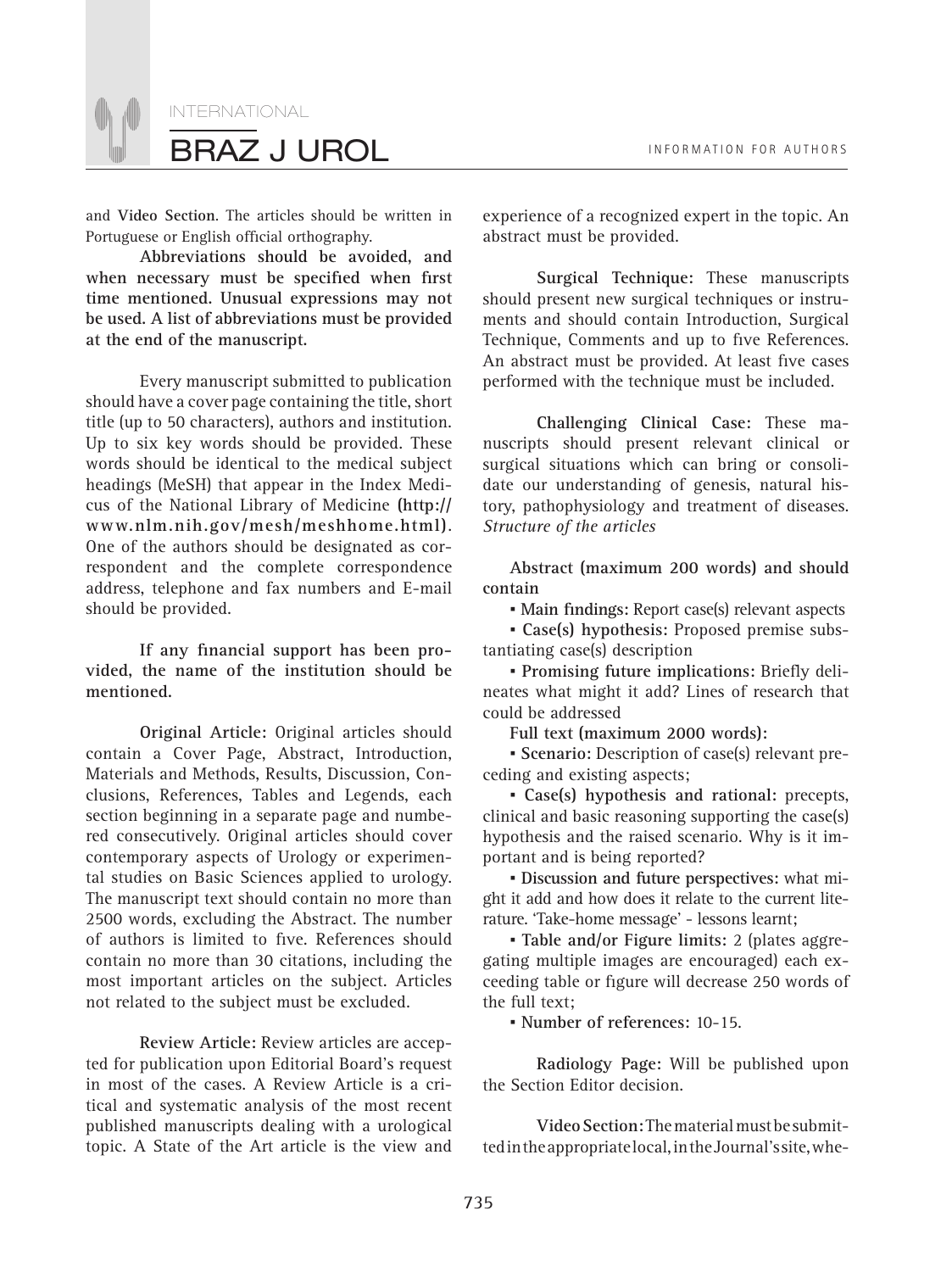INTERNATIONAL BRAZ J UROL **INFORMATION FOR AUTHORS** 

re all instructions may be found (Video Section link) Letters to the Editor: The letter should be related to articles previously published in the Journal, should be useful for urological practice and must not exceed 500 words. They will be published according to the Editorial Board evaluation.

#### **ILLUSTRATIONS:**

**The illustrations should not be sent merged in the text. They should be sent separately, in the**  final of the manuscript.

1) The number of illustrations should not exceed 10 per manuscript.

2) Check that each figure is cited in the text.

3) The legends must be sent in a separate page.

4) The legends of histological illustrations should contain the histological technique and the final magnification.

5) The International Braz J Urol encourages color reproduction of illustrations wherever appropriate. **6) All histological illustrations should be supplied in color.** 

#### **ELECTRONIC SUBMISSION:**

1) Do not embed the figures in the text, but supply them as separate files.

**2) For Submitting Photographs Electronically, please:**

Supply photographs as TIFF (preferable) or JPG files. The TIFF of JPG should be saved at a resolution of 300 dpi (dots per inch) at final size. If scanned, the photographs should be scanned at 300 dpi, with 125mm width, saved as TIFF file and in grayscale, **not embed in Word or PowerPoint. 3) For Submitting Line Artwork Electronically please note that:**

Line drawings must be supplied as EPS files (give an EPS extension, e.g. Fig01.eps). Use black text over light to mid grey and white text over dark grey or black shades. Use lower case for all labeling, except for initial capitals for proper nouns and necessary mathematical notation. Centre each file on the page and

save it at final size with the correct orientation. We recommend a minimum final width of 65 mm, but note that artwork may need to be resized and relabeled to fit the format of the Journal. **4) IMPORTANT - Avoid - Do Not**

a) **DO NOT** embed the images in the text; save them as a separate file

b) DO NOT supply artwork as a native file. Most illustration packages now give the option to "save as" or export as EPS, TIFF or JPG.

c) **DO NOT** supply photographs in PowerPoint or Word. In general, the files supplied in these formats are at low resolution (less than 300 dpi) and unsuitable for publication.

d) **DO NOT** use line weights of less than 0.25 point to create line drawings, because they will nor appear when printed.

TABLES: The tables should be numbered with Arabic numerals. Each table should be typed on a single page, and a legend should be provided for each table. Number tables consecutively and cites each table in text in consecutive order.

REFERENCES: The References should be numbered following the sequence that they are mentioned in the text. The references should not be alphabetized. They must be identified in the text with Arabic numerals in parenthesis. Do not include unpublished material and personal communications in the reference list. If necessary, mention these in the body of the text. For abbreviations of journal names refer to the "List of Journals Indexed in Index Medicus" (http://www.nlm.nih.gov). The authors must present the references according to the following examples; the names of **all authors** must be included; when exist more than six authors, list the first six authors followed by et al. The **initial** and the final pages of the reference should be provided:

#### **Papers published in periodicals:**

*▪* Paterson RF, Lifshitz DA, Kuo RL, Siqueira Jr TM, Lingeman JE: Shock wave lithotripsy monotherapy for renal calculi. Int Braz J Urol. 2002; 28:291-301.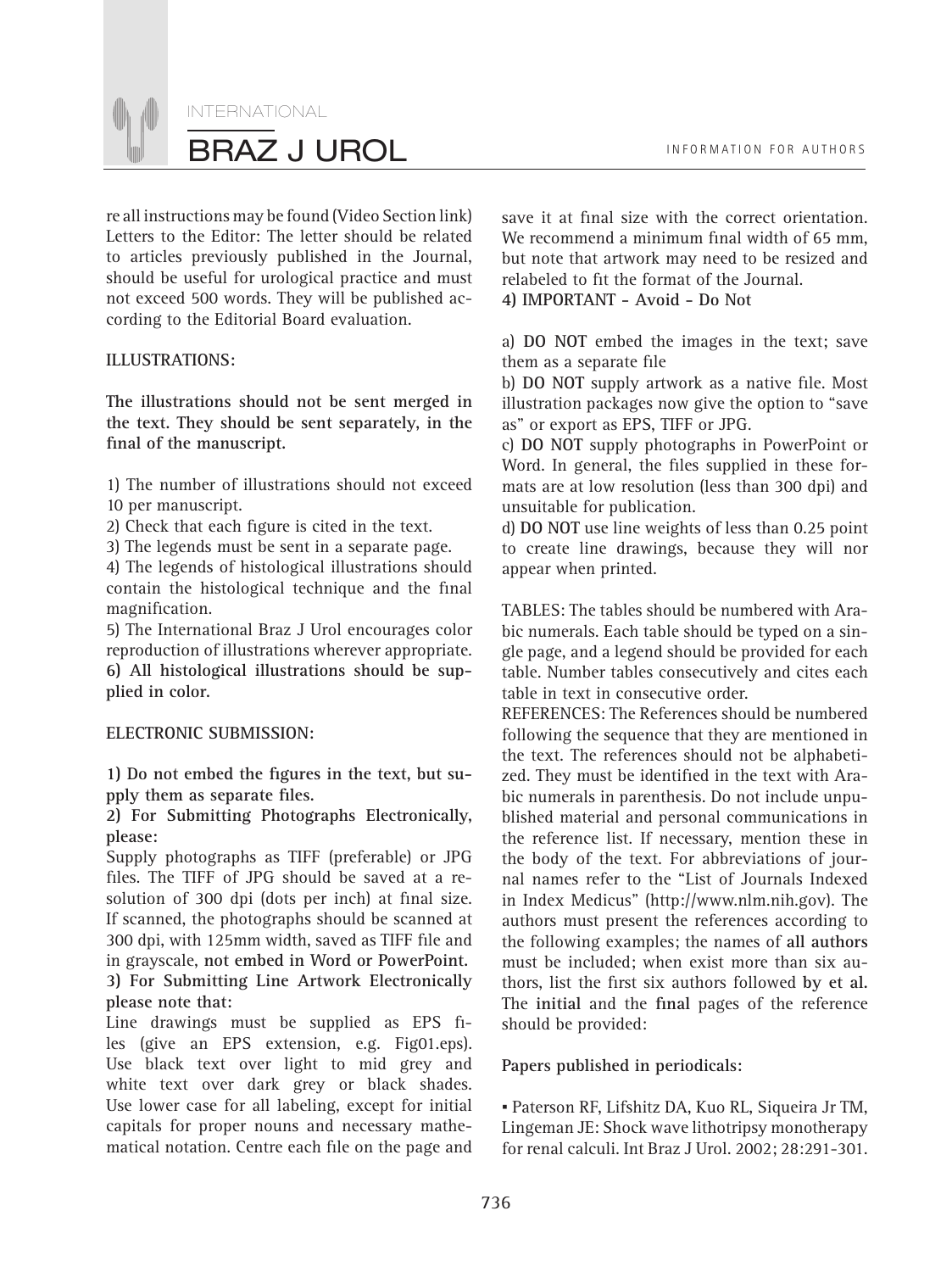

*▪* Holm NR, Horn T, Smedts F, Nordling J, de la Rossete J: Does ultrastructural morphology of human detrusor smooth muscle cell characterize acute urinary retention? J Urol. 2002; 167:1705-9. **Books:**

*▪* Sabiston DC: Textbook of Surgery. Philadelphia, WB Saunders. 1986; vol. 1, p. 25.

#### **Chapters in Books:**

*▪* Penn I: Neoplasias in the Allograft Recipient. In: Milford EL (ed.), Renal Transplantation. New York, Churchill Livingstone. 1989; pp. 181-95.

The Int Braz J Urol has the right of reject inappropriate manuscripts (presentation, number of copies, subjects, etc.) as well as proposes modifications in the original text, according to the Referees' and Editorial Board opinion.

**THE EDITORS SUGGEST THE AUTHORS TO OBSERVE THE FOLLOWING GUIDELINES WHEN SUBMITTING A MANUSCRIPT:**

The **Ideal Manuscript** may not exceed 2500 words.

The **Title** must be motivating, trying to focus on the objectives and content of the manuscript.

**Introduction** must exclude unnecessary information. It should briefly describe the reasons and objective of the paper.

**Materials and Methods** should describe how the work has been done. It must contain sufficient information to make the study reproducible. The statistical methods have to be specified.

The **Results** should be presented using Tables and Figures whenever possible. Excessive Tables and Figures must be avoided. The tables should not be repeated on the text.

The **Discussion** must comment only the results of the study, considering the recent literature.

**Conclusions** must be strictly based on the study findings.

**References** should contain no more than 30 citations, including the most important articles on the subject. Articles not related to the subject must be excluded.

**The Abstract** must contain up to 250 words and must conform to the following style: Purpose, Materials and Methods, Results and Conclusions. Each section of the manuscript must be synthesized in short sentences, focusing on the most important aspects of the manuscript. **The authors**  must remember that the public firstly read only **the Abstract, reading the article only when they**  find it interesting.

#### **NOTE:**

Recent issues of the International Braz J Urol must be observed concerning the presentation form of the manuscript.